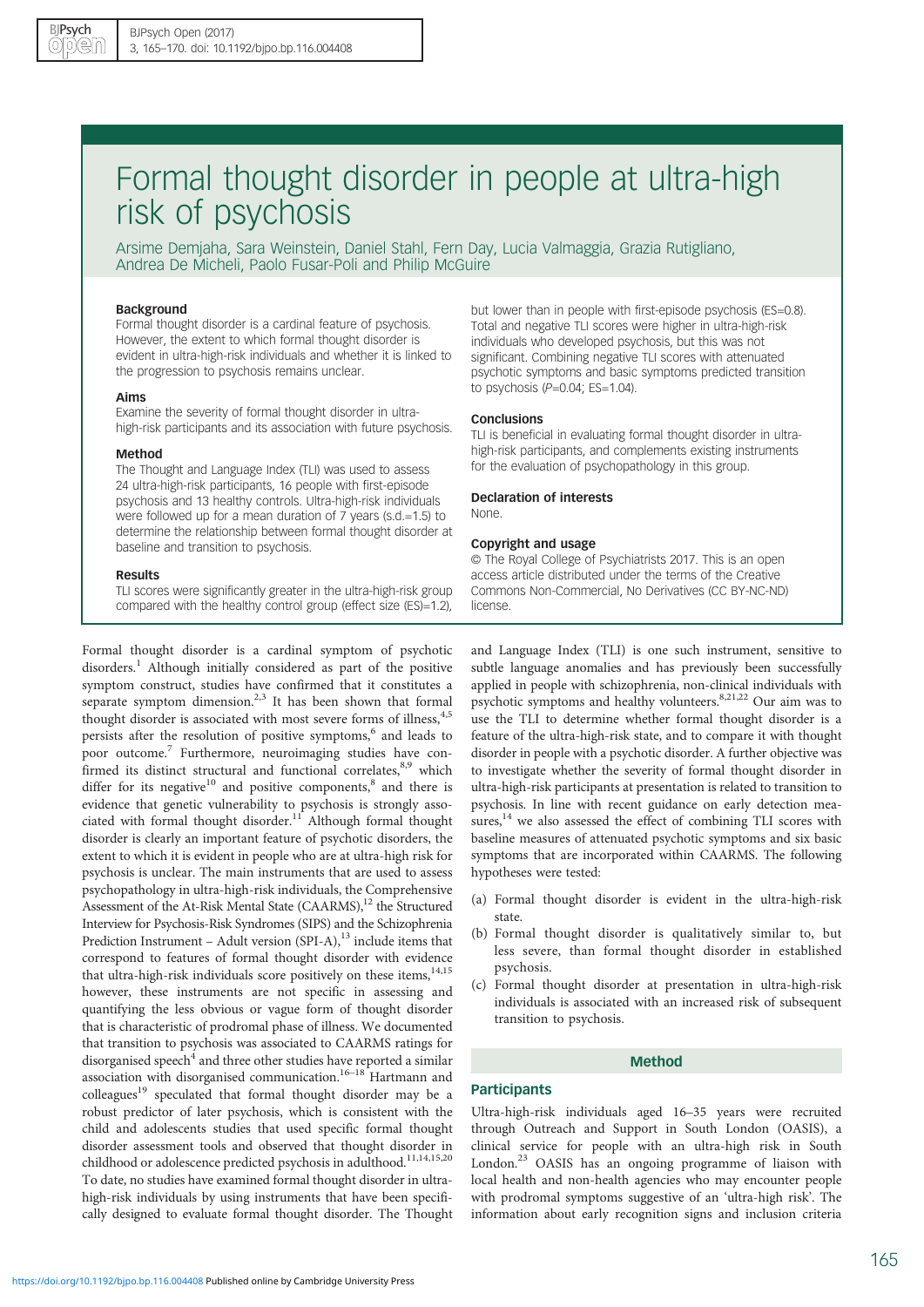was disseminated through regular meetings, presentations and distribution of leaflets. Patients were referred from general practitioner surgeries, schools and colleges, social and faith groups, or adolescent and adult mental health services or have initiated contact themselves. Referred individuals were contacted by telephone for an initial screening and then an assessment with OASIS was offered. Individuals who met ultra-high-risk criteria were seen at regular intervals over the next 2 years with close clinical monitoring for signs of frank psychosis.

Transition to psychosis was defined as the onset of frank psychotic symptoms, that is, symptoms at a severity greater than that corresponding to attenuated psychotic symptoms in the CAARMS, which did not resolve within 1 week. (Severity Scale score of 6 on Disorders of Thought Content subscale, 5 or 6 on Perceptual Abnormalities subscale and/or 6 on Disorganised Speech subscales of the CAARMS).

People who presented with their first episode of psychosis were recruited from the South London and Maudsley NHS Trust. Healthy volunteers with no previous or current history of psychiatric illness (as assessed by the Structured Clinical Interview for DSM-IV Axis I Disorders and the Structured Clinical Interview for DSM-IV Personality Disorders) and no family history of psychosis, were recruited from the same geographical area by local advertisement and by approaching the social contacts of ultra-high-risk individuals after receiving written permission. They were matched to the ultra-high-risk individuals and those with first episode psychosis for age and gender.

Exclusion criteria for all participants were a history of a neurological or medical disorder (other than past minor selflimiting illnesses) or head injury; illicit drug or alcohol misuse or dependence. Each participant gave written informed consent after receiving a complete description of the study.

All participants were fluent in English and appart from two, all were right-handed.

Ethical approval for the study was obtained from the Institute of Psychiatry Research Ethics Committee. All participants gave their written informed consent to participate in this study.

# **Measurements**

#### Comprehensive Assessment of the At-Risk Mental State

The presence of the ultra-high risk was determined by the CAARMS. Participants met one or more ultra-high-risk criteria: (1) a recent decline in function, combined with either a family history of psychosis in a first-degree relative or the presence of schizotypal personality disorder; (2) presence of attenuated psychotic symptoms; (3) a brief psychotic episode of less than 1 week's duration that resolves without antipsychotic medication.<sup>[24](#page-5-0)</sup> Six of the Huber's basic symptoms are incorporated within the CAARMS: subjective experience of cognitive change, subjective emotional disturbance, avolition, subjective complaints of impaired motor functioning, subjective complaints of impaired bodily sensations and subjective complaints of impaired autonomic functioning.[25](#page-5-0) These were used to create an aggregate score for subsequent analyses. Scores for each subscale range from 0 to 6. Only scores on the subscale of positive symptoms are used to evaluate the ultra-high-risk criteria.

#### Thought and Language Index

166

Formal thought disorder was assessed by the TLI.<sup>[21](#page-5-0)</sup> The TLI rates eight types of speech abnormality: looseness, peculiar word usage, peculiar sentence usage, peculiar logic (positive or disorganisation formal thought disorder subscale), poverty of speech, weakening of goal (negative formal thought disorder subscale) and perseveration and distractibility (non-specific formal thought disorder subscale).

Participants were presented with a set of eight pictures from the thematic apperception  $t$ -test<sup>26</sup> in a sequential order, and required to talk about each picture for 1 min. Their speech was recorded by a voice recorder and then subsequently transcribed. For each picture, 1 min of free response was followed by an enquiry phase in which the participant could be asked to clarify what they meant or said if a response had been idiosyncratic or indistinct. Transcriptions of the speech samples were scored by an assessor trained in administration of TLI (S.W.), who was masked to participant status. Individual items were assigned a score ranging from 0.25 (phenomenon of questionable deviance) to 1 (phenomenon clearly deviant) according to severity. The composite score for each subscale was obtained by summing the individual scores for the items comprising within that subscale. Each of the TLI subscale's scores were also combined with the attenuated psychotic symptoms and basic symptom scores to create a composite psychopathology score, which was designed to reflect the overall severity of attenuated psychotic symptoms, basic symptoms and formal thought disorder.

Social functioning was assessed by the Global Assessment of Functioning (GAF).<sup>[27](#page-5-0)</sup> The National Adult Reading Scale (NART)<sup>[28](#page-5-0)</sup> was used to assess pre-morbid intelligence quotient (IQ), and handedness was determined by the Annet Handedness Scale.<sup>[29](#page-5-0)</sup>

# Statistical analyses

Statistical analysis was performed in SPSS version 22.0 (Chicago, Illinois, USA). Preliminary tests were performed to explore homogeneity of variance, regression slopes, normality and reliable measurements of covariates. The Kolmogorov–Smirnov test revealed that TLI data had non-parametric distribution. We performed the analysis of variance (ANOVA) to test group differences for total TLI scores and TLI subscale scores. Although ANOVA is considered a robust test against the normality assumption, we repeated the analyses by non-parametric statistics (Kruskal–Wallis and Mann– Whitney U-tests). When there were significant group effects, Tukey test for multiple comparisons was performed to examine differences in TLI and its subscale' scores between groups. An additional analy‐ sis of covariance was performed with IQ and educational level added as covariates because these two items were not strongly correlated (r=0.56). To examine the combined effect of TLI, attenuated psychotic symptoms and basic symptom measures, we aggregated the data by summing their standardised scores in a composite variable. Finally, we conducted t-tests for independent samples.

### Results

Complete TLI data from 53 participants were available for analysis, including data from 24 ultra-high-risk participants, 16 individuals with first-episode psychosis and 13 healthy controls. There were no between-group differences in age, gender or ethnicity. However, the groups differed on IQ and level of education, reflecting higher values in the controls than in the two clinical groups ([Table 1](#page-2-0)).

#### Severity of formal thought disorder in ultra-high risk relative to first-episode psychosis and healthy controls

Each of the total, positive and negative TLI scores in the ultrahigh-risk group were intermediate between those in the firstepisode psychosis group and the controls [\(Fig. 1\)](#page-2-0).

There was a significant effect of group on TLI total scores  $(F=10.1, d.f.=2, 50, P>0.001)$ , positive TLI scores  $(F=3.1, d.f.=2, 50,$  $P=0.04$ ) and negative TLI scores ( $F=6.1$ , d.f.=2, 50,  $P=0.05$ ). All of these differences remained significant when the analysis was repeated by the Kruskal–Wallis test (TLI total (P>0.001), positive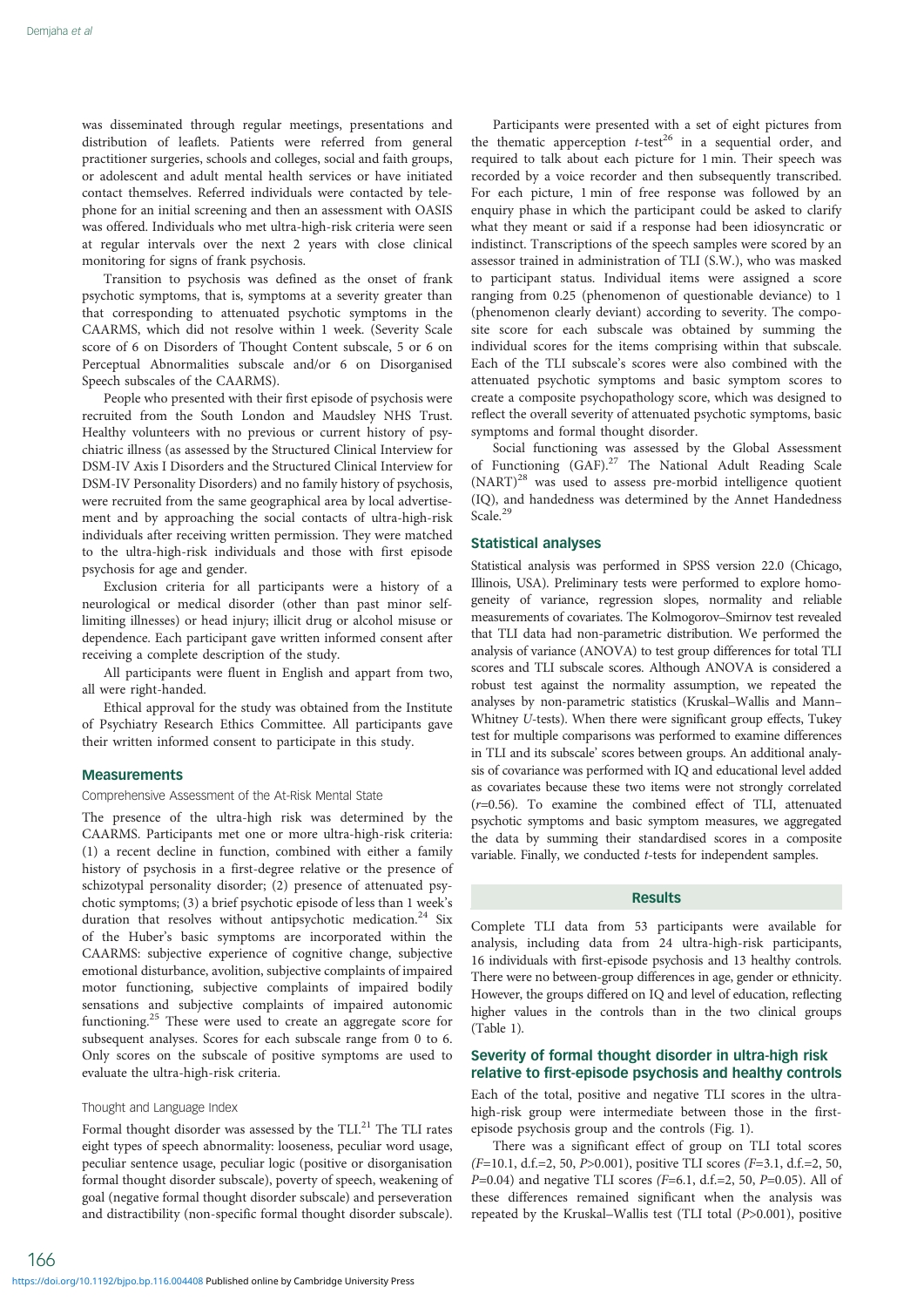<span id="page-2-0"></span>

its subscale scores (positive, negative and non-specific) in the ultrahigh risk (UHR) ( $n=24$ ), first-episode psychosis (FEP) ( $n=16$ ) and healthy control (HC) ( $n=13$ ) groups.

 $(P>0.001)$ , TLI negative  $(P=0.005)$ ). Because the groups differed in IQ and educational level, after taking account of the effects of these factors, the effects of group on the TLI total  $(F=4.6, P=0.01)$ and positive  $(F=3.9, P=0.03)$  scores remained significant, but there was no longer a significant difference for the TLI negative subscale. The repeat analysis taking into account IQ and educational level separately revealed similar results.

# Between-group comparisons

#### Ultra-high risk v. healthy controls

Total TLI scores were significantly greater in the ultra-high-risk group compared with the healthy controls group  $(P=0.03;$  corrected effect size (ES)=1.2), but the differences on the TLI subscale scores were not significant.

#### Ultra-high risk v. first-episode psychosis

After adjustment for multiple comparisons, total TLI and positive subscale scores were significantly greater in the first-episode psychosis group than in the ultra-high-risk group (P=0.007; corrected ES=0.8 and  $P=0.02$ ; ES=0.7 respectively), but there were no significant differences for the negative subscale.

First-episode psychosis v. healthy controls

The first-episode psychosis group scored significantly higher on total TLI  $(P>0.001; ES=1.4)$ , positive  $(P=0.001; ES=1.1)$  and negative subscales (P=0.04; ES=0.9).

# The prevalence of formal thought disorder in the three groups

The most prevalent TLI items were those from the positive subscale, which were evident in 75% of ultra-high-risk participants, 94% of people with first-episode psychosis and 31% of healthy controls. Negative subscale items were evident in 21% of ultra-high risk and 37% individuals with first-episode psychosis and completely absent in healthy controls. The most prevalent individual TLI items were the use of peculiar sentences (evident in 72% of ultra-high-risk participants, 82% of individuals with first-episode psychosis and 30% of healthy controls) and use of peculiar words (25% of ultra-high-risk participants, 37% of people with first-episode psychosis and none of healthy controls) ([Fig. 2](#page-3-0)).

# Relationship between TLI scores and subsequent transition to psychosis

Subsequent to assessment, the ultra-high-risk individuals were followed clinically for a mean of 7years (s.d.=1.5). During this period, 8 (30%) had made a transition to psychosis. The median time to transition to psychosis was 24 months.

Within the ultra-high-risk sample, the severity of the total and negative TLI scores at baseline was higher in participants who subsequently made a transition to psychosis, but these differences were not statistically significant ([Fig. 3\)](#page-4-0). The similarity in the positive TLI scores between ultra-high-risk individuals who did or did not become psychotic suggests that the difference in the total TLI score was driven by the difference in negative TLI score ([Fig. 3\)](#page-4-0). The composite psychopathology score was significantly associated with later transition to psychosis when it included the TLI negative score  $(P=0.04; ES=1.04)$ , but not when it included the total or positive TLI scores. The same result was obtained when the t-test analyses were repeated by the Mann–Whitney  $U$ -test ( $P=0.024$ ).

| Sociodemographic and clinical characteristics of ultra-high risk, first-episode psychosis and healthy control groups<br>Table 1                                                      |              |                                  |                           |              |  |  |  |  |
|--------------------------------------------------------------------------------------------------------------------------------------------------------------------------------------|--------------|----------------------------------|---------------------------|--------------|--|--|--|--|
|                                                                                                                                                                                      | UHR $(n=24)$ | First episode psychosis $(n=16)$ | Healthy controls $(n=13)$ | $\mathsf{P}$ |  |  |  |  |
| Age, years: mean (s.d.)                                                                                                                                                              | 25.17 (4.82) | 24.47 (3.70)                     | 26.54 (5.21)              | ns           |  |  |  |  |
| WRAT IQ, mean (s.d.)                                                                                                                                                                 | 103.3 (11.8) | 98.67 (14.79)                    | 115.62 (5.19)             | 0.001        |  |  |  |  |
| Years of education, mean (s.d.)                                                                                                                                                      | 13.0 (2.75)  | 13.40 (1.84)                     | 18.38 (4.17)              | >0.001       |  |  |  |  |
| Male, $n$ $%$                                                                                                                                                                        | 15 (62.5)    | 13 (81.3)                        | 8(61.5)                   | ns           |  |  |  |  |
| Ethnicity, n                                                                                                                                                                         |              |                                  |                           |              |  |  |  |  |
| White                                                                                                                                                                                | 14           | 6                                | 10                        | ns.          |  |  |  |  |
| <b>Black</b>                                                                                                                                                                         | 5            |                                  |                           |              |  |  |  |  |
| Asian                                                                                                                                                                                |              |                                  | O                         |              |  |  |  |  |
| Mixed race                                                                                                                                                                           | 4            |                                  |                           |              |  |  |  |  |
| Medication, mg/day CPZ eqv.: mean (s.d.)                                                                                                                                             | 140 (42.4)   | 150 (83.7)                       | $\overline{\phantom{0}}$  | ns           |  |  |  |  |
| GAF baseline, mean (s.d.)                                                                                                                                                            | 59.3 (14.5)  | $\overline{\phantom{0}}$         | -                         |              |  |  |  |  |
| GAF follow-up, mean (s.d.)                                                                                                                                                           | 63.9(16.9)   |                                  |                           |              |  |  |  |  |
| Transition to psychosis, n (%)                                                                                                                                                       |              |                                  |                           |              |  |  |  |  |
| Yes                                                                                                                                                                                  | 8 (33.3)     |                                  |                           |              |  |  |  |  |
| <b>No</b>                                                                                                                                                                            | 16 (66.7)    |                                  |                           |              |  |  |  |  |
| UHR, ultra-high risk; IQ, intelligence quotient; GAF, Global Assessment of Functioning; CPZ eqv., chlorpromazine equivalent; WRAT, Wide Range Achievement Test; ns, non-significant. |              |                                  |                           |              |  |  |  |  |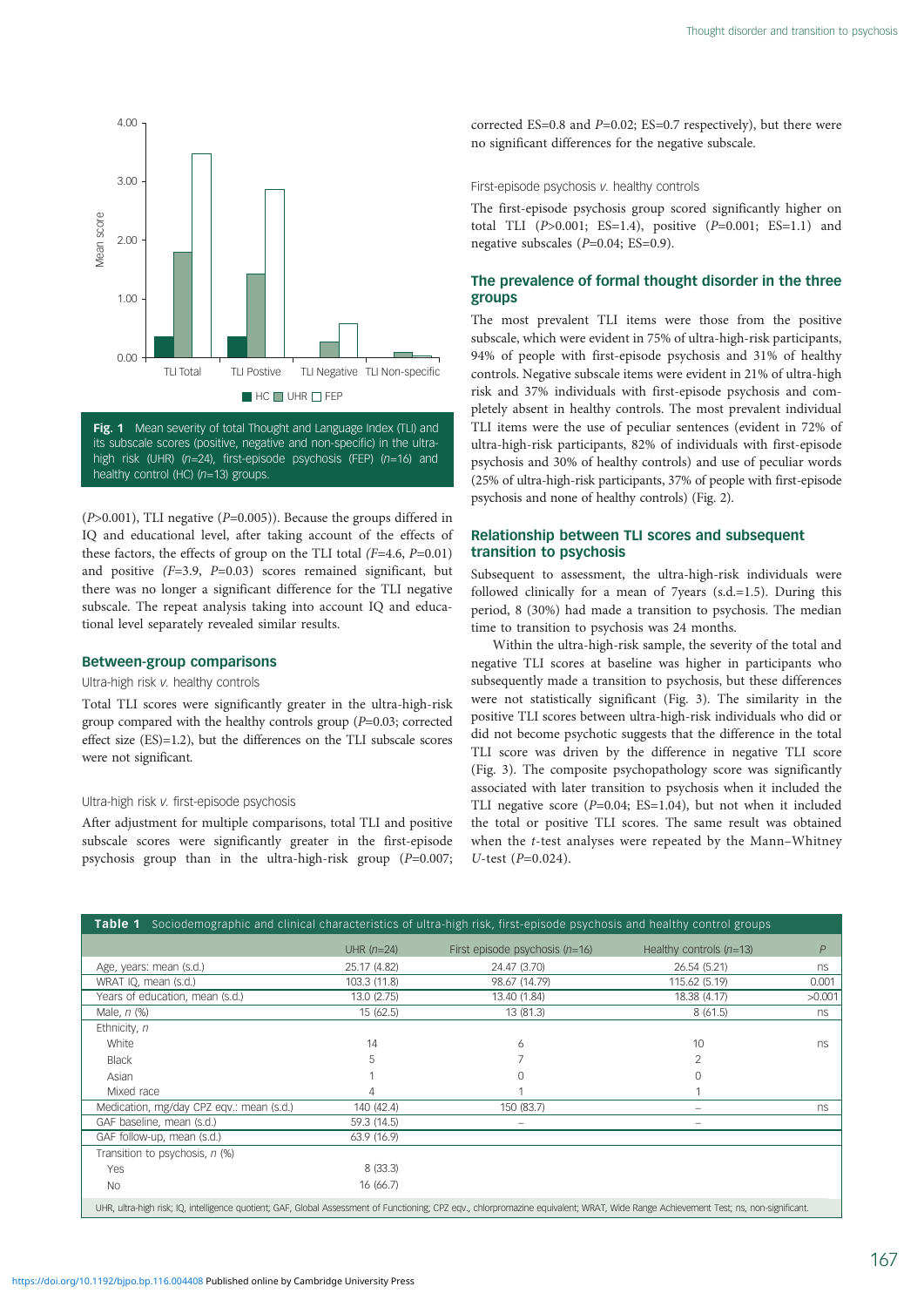<span id="page-3-0"></span>

Fig. 2 Mean severity of Thought and Language Index items in the ultra-high risk (UHR) (n=24), first-episode psychosis (FEP) (n=16) and healthy control (HC) (n=13) groups.

# **Discussion**

# Formal thought disorder is evident in the ultra-high risk group

Our first main finding was that formal thought disorder is evident in ultra-high-risk individuals. There was a clear difference between ultrahigh-risk individuals and controls in the overall severity of formal thought disorder, with an effect size of 1.2 for the total TLI score. As with abnormal beliefs and experiences,<sup>30</sup> formal thought disorder in ultra-high-risk individuals was qualitatively similar to that in people with first-episode psychosis, but its severity was intermediate between that in people with first-episode psychosis and controls. This pattern of intermediate severity was evident for the total TLI score, as well as for the positive and negative subscale scores.

At present, the main instruments that are used to assess psychopathology in ultra-high-risk individuals are the CAARMS and SIPS. Both permit a detailed evaluation of abnormal beliefs and hallucinations, but include relatively little coverage of items relevant to formal thought disorder. The SPI-A is also frequently employed, and is used to assess basic symptoms.<sup>[31](#page-5-0)</sup> Although some of the SPI-A items relate to the abnormal expression and reception of language, these measures provide an index of the individual's subjective experience, rather than an objective assessment of the individual's speech by an assessor, as in the TLI. Consequently, most studies of psychopathology in the ultra-high-risk state to date have not assessed formal thought disorder in detail. Specialised instruments such as the TLI provide a means of addressing this

issue, and can be seen as complementary to the CAARMS, SIPS and SPI-A.

Ultra-high-risk individuals scored positively on similar items to people with first-episode psychosis. However, although healthy controls also scored weakly on positive TLI items, they did not score for negative TLI items. The latter observation is consistent with previous reports that negative formal thought disorder is particularly rare in healthy volunteers, $21,22$  $21,22$  $21,22$  and suggests that it may be more specific for a psychotic disorder than positive formal thought disorder. Peculiar sentences and peculiar words usage were the most prevalent in all three groups, being the only type of thought disorder present in healthy controls. The finding that thought disorder is more severe in first-episode psychosis individuals compared with individuals with ultra-high risk indicates that there is further progression in the severity of formal thought disorder as individuals make the transition to frank psychosis. Similarly, the observation that positive formal thought disorder is detectable in healthy individuals, but more prevalent and severe in ultra-high risk and first-episode psychosis, lends support to the idea proposed by Liddle et al.<sup>[21](#page-5-0)</sup> 'that there might be a continuum of severity of disorganised thought in the human population'.

#### Formal thought disorder as a predictor of clinical outcomes

In a previous ultra-high-risk study, we found that loadings on a disorganisation/cognitive symptom dimension (that incorporated the CAARMS item 'disorganised speech') were associated with the subsequent transition to psychosis.<sup>[3](#page-5-0)</sup> Studies in other

| <b>Table 2</b> Mean TLI total and subscale scores of the three groups |                           |                          |                                  |              |        |  |  |  |
|-----------------------------------------------------------------------|---------------------------|--------------------------|----------------------------------|--------------|--------|--|--|--|
|                                                                       | Healthy controls $(n=13)$ | Ultra-high risk $(n=24)$ | First-episode psychosis $(n=16)$ | $F$ (d.f.=2) | D      |  |  |  |
| TLI Total                                                             | 0.37(0.51)                | 1.79(1.43)               | 3.48(2.98)                       | 10.05        | >0.001 |  |  |  |
| <b>TLI Positive</b>                                                   | 0.37(0.51)                | 1.43(1.27)               | 2.88(3.01)                       | 6.59         | 0.007  |  |  |  |
| <b>TLI Negative</b>                                                   | 0.00(0.00)                | 0.27(0.61)               | 0.58(0.86)                       | 3.08         | 0.05   |  |  |  |
| TLI Non-specific                                                      | 0.00(0.00)                | 0.08(0.21)               | 0.03(0.12)                       | 1.2          | 0.31   |  |  |  |
| TLI, Thought and Language Index.                                      |                           |                          |                                  |              |        |  |  |  |

168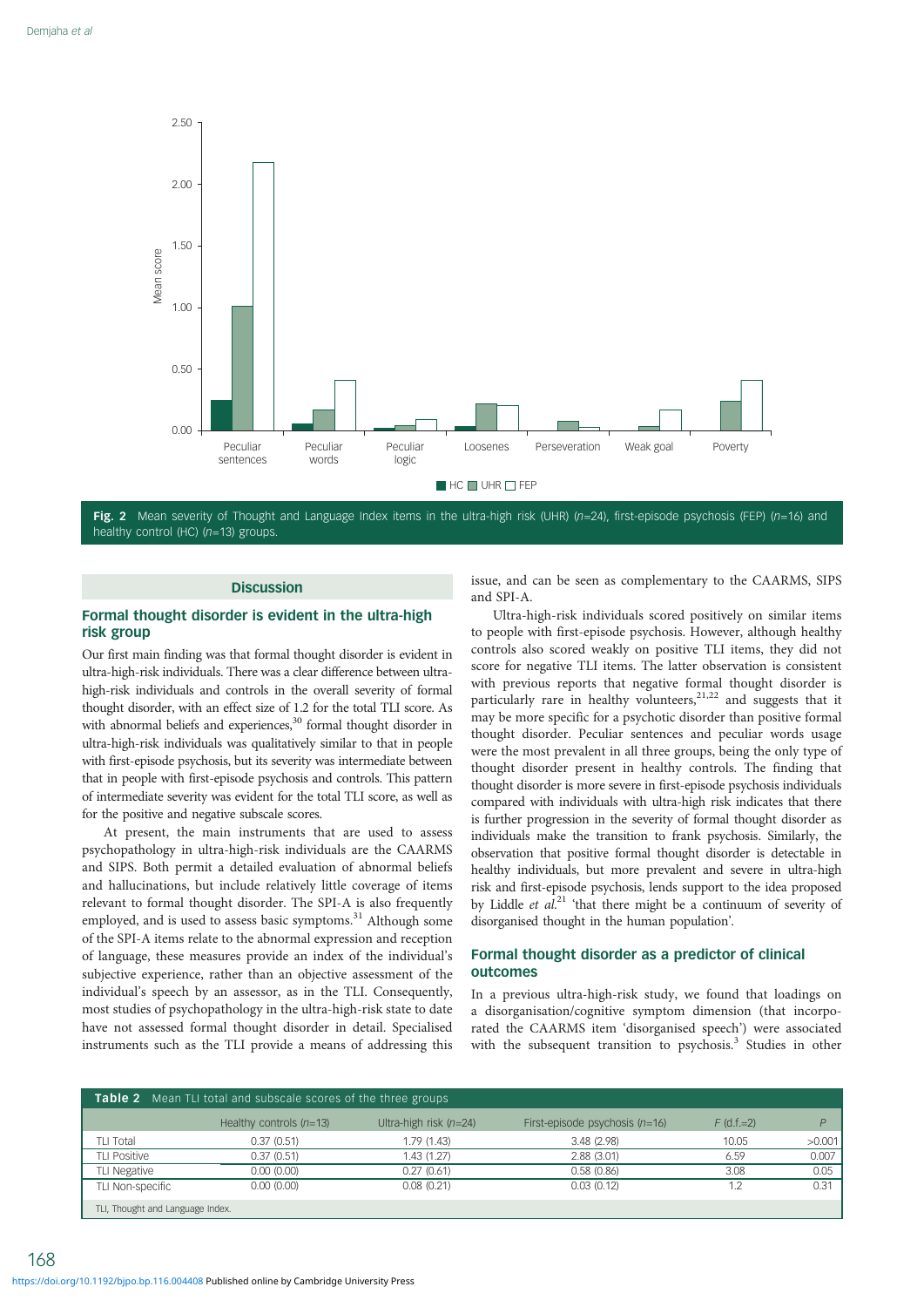<span id="page-4-0"></span>

Fig. 3 Mean severity of Thought and Language Index (TLI) scores for people with and without transition to psychosis.

ultra-high-risk samples have independently reported associations between 'disorganised communication' (an item within the SIPS) and the later onset of psychosis.<sup>[16](#page-5-0)–[18](#page-5-0)</sup> In addition, prospective studies in community samples of children and adolescents have observed associations between subtle thought disorder and communication disturbance with the onset of psychosis in later life.<sup>[11](#page-5-0),[32](#page-5-0)–[34](#page-5-0)</sup> The potential importance of ratings of formal thought disorder in predicting the risk of later psychosis has recently been recognised in the European Psychiatric Association (EPA) guidelines on early detection, which recommends combining scores on the 'disorganised speech' item from the CAARMS or the SIPS with ratings of attenuated psychotic symptoms and basic symptoms as an index of risk of later transition.<sup>[14](#page-5-0)</sup> In the present study, we found that combining negative TLI scores with these ratings was associated with an increased incidence of transition to psychosis, in line with these guidelines.

It is noteworthy that negative formal thought disorder relates to negative symptom sub-domain, diminished expression. Its association with later transition to psychosis in the ultra-high risk is thus consistent with previous evidence linking the severity of negative symptoms more generally in the ultra-high risk and the subsequent onset of psychosis.<sup>[3](#page-5-0),[35](#page-5-0)</sup> However, contrary to our hypothesis, the severity of formal thought disorder alone, as determined by the TLI, was not associated with later transition to psychosis. This might have been an effect of our modest sample size, which meant that the number of participants in the transition subgroup  $(n=8)$  may have been too small to permit the detection of a true difference. Negative formal thought disorder was not only more frequently present in ultra-high-risk participants who subsequently developed psychosis, unlike positive formal thought disorder, it was not detectable in the healthy volunteers.

#### Limitations

The group sizes in our study were modest, partly because the TLI is a relatively complicated and time-consuming instrument to administer. Our modest samples sizes and low average TLI negative scores in ultra-high risk and first episode psychosis samples, may have limited our statistical power to detect true differences, thus our results require replication, ideally in prospective studies of large samples.

To derive a composite psychopathology score, we used the rating of basic symptoms that are incorporated within the CAARMS.

Ideally, we would have used an instrument that is specifically designed to assess basic symptoms, such as the SPI-A. $31$  The use of CAARMS to assess basic symptoms may have reduced the predictive power of the composite score.

Although only a minority  $(n=4)$  of the ultra-high-risk participants were taking antipsychotic medication, we cannot exclude the possibility that this may have influenced the results. However, the lower severity of formal thought disorder in the ultra-high-risk participants than in the people with psychosis cannot be attributed to an effect of antipsychotic medication, as a far greater proportion of the first-episode group were being treated with antipsychotics.

In conclusion, formal thought disorder is evident in people at ultra-high risk for psychosis and is qualitatively similar to that seen in people with psychotic disorders, but less severe. Specialised instruments developed for the assessment of formal thought disorder in people with psychosis, such as the TLI, provide a means of evaluating formal thought disorder in ultra-high-risk participants, and complement existing instruments for the evaluation of psychopathology in this group. Prospective studies in large samples are required to confirm whether assessing the severity of formal thought disorder may be useful in helping to predict whether an individual at high risk will go on to develop psychosis.

Arsime Demjaha, PhD, Department of Psychosis Studies, Biomedical Research Centre, Institute of Psychiatry, Psychology and Neuroscience, King's College London, UK; Sara Weinstein, PhD, Boeing Vancouver Labs, Vancuver, British Columbia, Canada; Daniel Stahl, PhD, Department of Biostatistics, Institute of Psychiatry, Psychology and Neuroscience, King's College London, UK; Fern Day, PhD, Department of Psychosis Studies, Biomedical Research Centre, Institute of Psychiatry, Psychology and Neuroscience, King's College London, UK; Lucia Valmaggia, PhD, Department of Psychosis Studies, Biomedical Research Centre, Institute of Psychiatry, Psychology and Neuroscience, King's College London, UK; Grazia Rutigliano, MD, Department of Psychosis Studies, Biomedical Research Centre, Institute of Psychiatry, Psychology and Neuroscience, King's College London, UK, and Department of Clinical and Experimental Medicine, University of Pisa, Pisa, Italy; **Andrea De Micheli**, MD Department of Psychosis Studies, Biomedical Research Centre, Institute of Psychiatry, Psychology and Neuroscience, King's College London, UK, and Department of Brain and Behavioural Sciences, University of Pavia, Pavia, Italy; Paolo Fusar-Poli, PhD, Department of Psychosis Studies, Biomedical Research Centre, Institute of Psychiatry, Psychology and Neuroscience, King's College London, UK; Philip McGuire, PhD, Department of Psychosis Studies, Biomedical Research Centre, Institute of Psychiatry, Psychology and Neuroscience, King's College London, UK

Correspondence: Arsime Demjaha, Department of Psychosis Studies, Biomedical Research Centre, Institute of Psychiatry, Psychology and Neuroscience, King's College London, 16 De Crespigny Park, London SE5 8AF, UK. E-mail: [arsime.demjaha@kcl.ac.uk](mailto:arsime.demjaha@kcl.ac.uk)

First received 4 Dec 2016, final revision 12 Jun 2017, accepted 19 Jun 2017

### Funding

This work was supported by the UK Medical Research Council and the National Institute for Health Research (NIHR) Mental Health Biomedical Research Centre at South London and Maudsley NHS Foundation Trust and King's College London. The views expressed are those of the author(s) and not necessarily those of the NHS, the NIHR or the Department of Health. The Outreach and Support in South London (OASIS) service was supported by the Guy's and St Thomas' Charitable Foundation, South London and Maudsley Trust.

#### Acknowledgements

We thank the members of the Outreach and Support in South London (OASIS) team who were involved in the recruitment, management and clinical follow-up of the participants reported in this manuscript. Our special thanks go to the service users of OASIS.

#### References

- 1 Bleuler E. Dementia Praecox or the Group of Schizophrenias. International University Press, 1950.
- 2 Demjaha A, Morgan K, Morgan C, Landau S, Dean K, Reichenberg A, et al. Combining dimensional and categorical representation of psychosis: the way forward for DSM-V and ICD-11? Psychol Med 2009; 39: 1943–55.